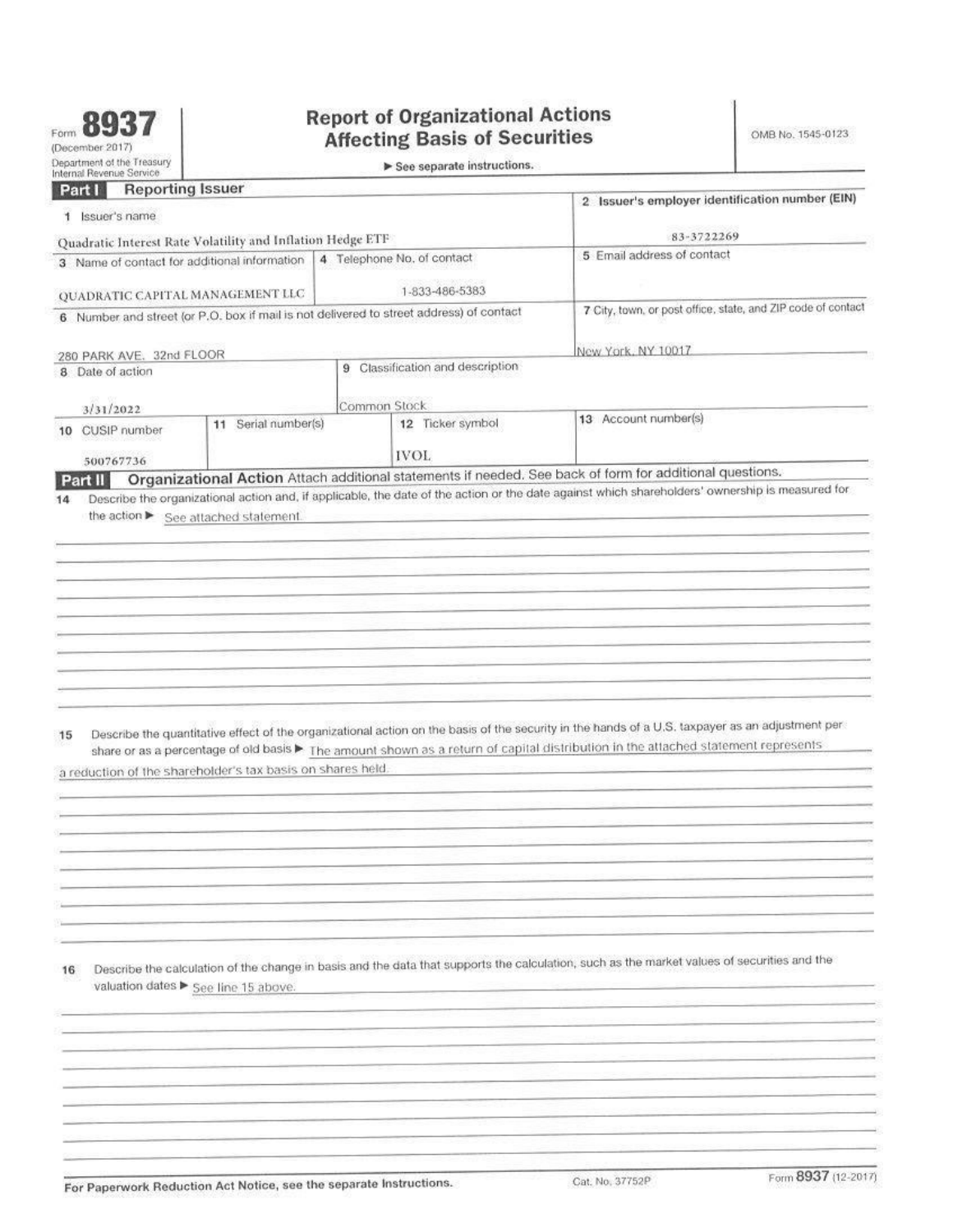## **Organizational Action (continued) Part II**

17 List the applicable Internal Revenue Code section(s) and subsection(s) upon which the tax treatment is based > Pursuant to IRS Section 301(C)(1), the portion of a distribution which is a dividend (as defined under IRC Section 316) is includable in gross income. Pursuant to IRC Section 301(C)(2), the portion of the distribution which is not a dividend shall be applied against and reduce the adjusted basis of the stock.

Can any resulting loss be recognized? > Not applicable to this transaction. No loss would be recognized on the return of capital 18 distribution. The shareholder's cost basis should be adjusted to reflect the return on capital distribution which may affect realized gain or loss upon disposition of the shares.

19 Provide any other information necessary to implement the adjustment, such as the reportable tax year Pursuant to IRC Section 6045. as amended by the Emergency Economic Stabilization Act of 2008, brokers are required to reflect these adjustments in the cost basis reporting for covered securities. If a broker is not required to provide cost basis to a particular shareholder, the cost basis of the shareholder's shares should be adjusted as of the dividend date to reflect the return of capital described above.

| Sign<br>Here | Signature ▶<br>$E_{\text{Fint your name}}$ $E_{\text{Fik}}$ $\ell$ . O /sex | Under penalties of perjury, I declare that I have examined this return, including accompanying schedules and statements, and to the best of my knowledge and<br>belief, it is true, correct, and complete. Declaration of preparer (other than officer) is based on all information of which preparer has any knowledge. |      | Date $05/24/2022$<br>Title> Assistant Treasure |
|--------------|-----------------------------------------------------------------------------|--------------------------------------------------------------------------------------------------------------------------------------------------------------------------------------------------------------------------------------------------------------------------------------------------------------------------|------|------------------------------------------------|
| Paid         | Print/Type preparer's name                                                  | Preparer's signature                                                                                                                                                                                                                                                                                                     | Date | Check $\Box$ if $\Box$ PTIN:<br>self-employed  |
| Preparer     | Firm's name >                                                               | Firm's EIN F                                                                                                                                                                                                                                                                                                             |      |                                                |
| Use Only     | Firm's address >                                                            | Phone no.<br>Send Form 8937 (including accompanying statements) to: Department of the Treasury, Internal Revenue Service, Ogden, UT 84201-0054                                                                                                                                                                           |      |                                                |